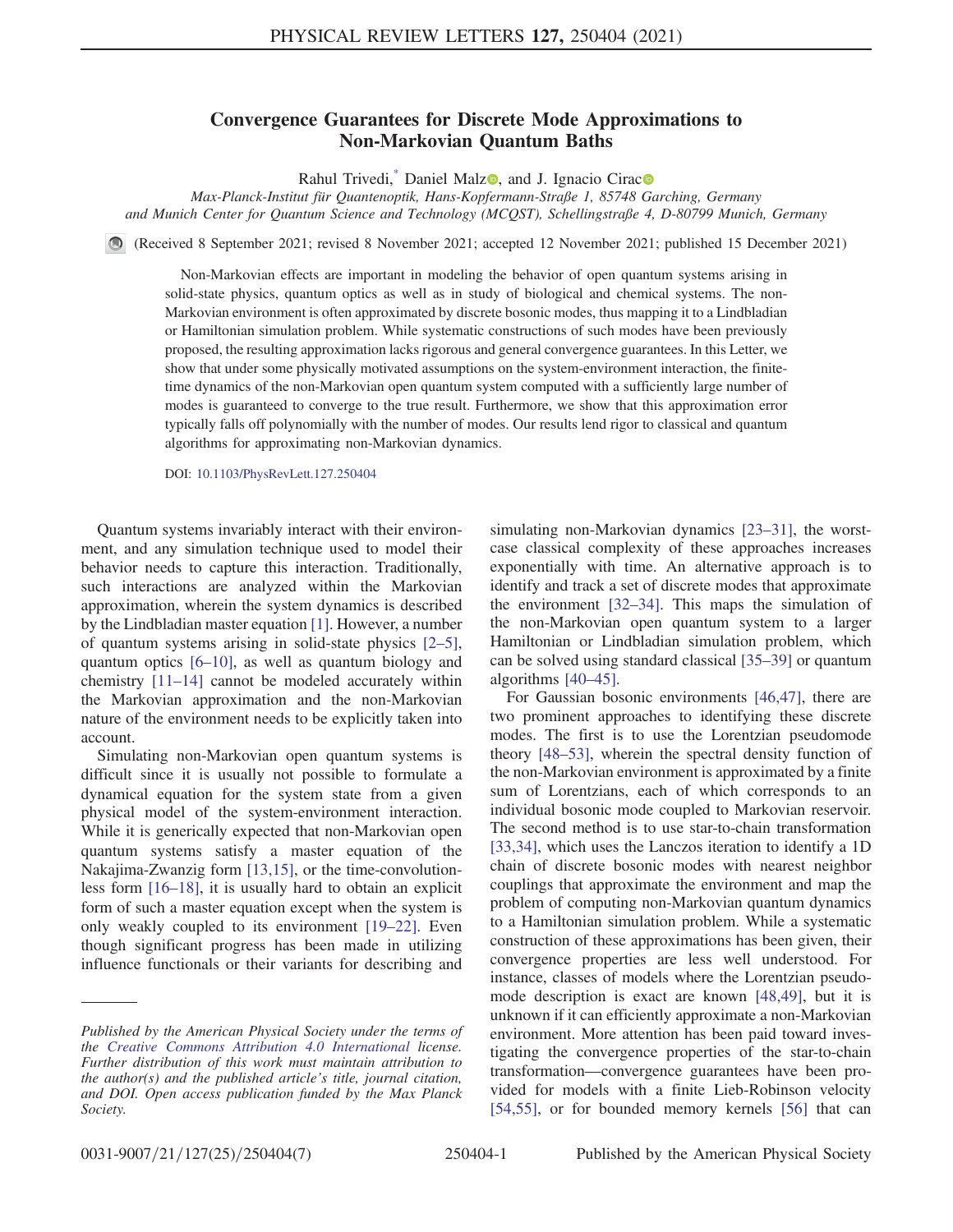possibly have an infinite Lieb-Robinson velocity [[57](#page-5-19)]. However, these analyses do not extend to models with distributional (and hence unbounded) memory kernels, such as those commonly encountered in non-Markovian quantum optical systems [[6](#page-4-4),[58](#page-5-20)].

In this Letter, we provide general and rigorous convergence guarantees for discrete mode approximations of non-Markovian Gaussian bosonic environments. We show that for a wide and physically motivated class of non-Markovian models, both the Lorentzian pseudomode approximation and the star-to-chain transformation is guaranteed to converge and the approximation error falls off polynomially with the number of pseudomodes. Our results not only provide the first set of rigorous convergence guarantees for the pseudomode approximation, but also extend the convergence guarantees for the star-to-chain transformation to non-Markovian systems described by a distributional memory kernel, such as those commonly encountered in quantum optics [\[6](#page-4-4)[,58\]](#page-5-20).

In order to perform this convergence study, there are several theoretical challenges that our work resolves. One of the key issues with analyzing models of non-Markovian environments is that the environment can support arbitrarily large energies and the quantum system often has nonvanishing couplings with high energy environment modes [\[6,](#page-4-4)[58\]](#page-5-20). We identify a set of physically motivated sufficient mathematical conditions on the system-environment dynamics that allow for rigorously neglecting the high energy modes in the environment while studying finitetime dynamics. While this straightforwardly follows for problems where the system-environment couplings vanish at high energies, our analysis also includes distributional memory kernels. Combining this with an analysis of the Lorentzian pseudomode approximation and the starto-chain transformation within a truncated environmentenergy window, we provide convergence guarantees as well estimates of the rate of convergence for both of these methods.

We consider an open quantum system model, with a d-dimensional quantum system with Hilbert space  $\mathcal{H}_S = \mathbb{C}^d$  (referred to as a "local system") interacting with a Gaussian environment whose Hilbert space,  $\mathcal{H}_E$  is assumed to be a Fock space over  $L^2(\mathbb{R})$ . We denote by  $a_{\omega}$  the annihilation operator for this Fock space and consider Hamiltonians of the form

<span id="page-1-0"></span>
$$
H(t) = H_S(t) + \int_{-\infty}^{\infty} \omega a_{\omega}^{\dagger} a_{\omega} d\omega
$$
  
+ 
$$
\int_{-\infty}^{\infty} [v(\omega) a_{\omega} L^{\dagger} + v^*(\omega) a_{\omega}^{\dagger} L] d\omega, \qquad (1)
$$

where  $L: \mathcal{H}_S \to \mathcal{H}_S$  is the operator describing the coupling of the system with the environment, and  $v$  is the frequency dependent coupling function between the environment and the system. We point out that the Hamiltonian in Eq. [\(1\)](#page-1-0) is only a provably (essentially) self-adjoint operator if  $v \in$  $L^2(\mathbb{R})$  [[59](#page-5-21)]. However, several problems in quantum optics (e.g., systems with point coupling) are described by  $v \in$  $C_{\mathcal{P}}^{\infty}(\mathbb{R}) \cap \mathcal{S}'(\mathbb{R})$  [[60\]](#page-5-22) that are tempered distributions and<br>still result in well defined local system dynamics still result in well defined local system dynamics. Throughout this Letter, we will be interested in approximating the dynamics of the reduced state of the local system—for simplicity, we restrict ourselves to the case where the environment is initially in a vacuum state, extensions of the main results of this Letter to initially excited environment states is provided in Supplemental Material [\[61](#page-5-23)].

First, we outline two physically motivated assumptions that we make on the model under consideration that are sufficient conditions to allow us to neglect large environment frequencies. The first assumption makes mathematically precise the expectation that the effective timedomain kernel  $K_v$  corresponding to the coupling function  $v \in C_b^{\infty}(\mathbb{R}) \cap S'(\mathbb{R})$ , defined by

$$
K_v(t) = \int_{-\infty}^{\infty} |v(\omega)|^2 e^{-i\omega t} d\omega,
$$

is approximable by its restriction to a finite frequency window. Since  $K$  can in general be a distribution, we first introduce a distributional quasinorm to quantify this approximation error.

Definition 1.—Let  $v \in \mathbb{C}_p^{\infty}(\mathbb{R})$ , and let  $K_v$  be its corre-<br>onding kernel then for  $t > 0$  define a quasinorm sponding kernel, then for  $t > 0$ , define a quasinorm  $\ell(K_v, t)$  of  $K_v$  via [[65](#page-5-24)]

$$
\mathcal{E}(K_v, t) = \sup_{\substack{f \in AC_{\text{sym}}^{\geq 0}([0,t]^2) \\ f \neq 0}} \frac{1}{\|f\|_{[0,t]^2}^{\delta}} \times \int_{s_1, s_2 = 0}^t K_v(t - s_1) K_v^*(t - s_2) f(s_1, s_2) ds_1 ds_2.
$$

We note that our definition of this quasinorm involves two applications of the kernel on a test function, which itself is a function of two time indices—this choice of the quasinorm is natural since we are interested in quantifying the backaction of particles emitted into the environment on the local system dynamics, with there being two time indices needed to describe the reduced state of each particle in the environment.

Assumption 1.—The coupling function  $v \in \mathbb{C}^{\infty}(\mathbb{R})$  is<br>ch that there is a function  $V(\omega, t)$  which vanishes as such that there is a function  $V(\omega_c, t)$  which vanishes as  $\omega_c \to \infty \ \forall \ t \geq 0$  and

$$
\ell(K_v - K_{v_{\omega_c}}, t) \le V(\omega_c, t),
$$

where  $v_{\omega_c}(\omega) = v(\omega)$  if  $|\omega| \leq \omega_c$  and otherwise 0.<br>By ensuring that the kernel is distributionally and

By ensuring that the kernel is distributionally approximable within a finite frequency window, Assumption 1 ensures that the model described by Eq. [\(1\)](#page-1-0) does not suffer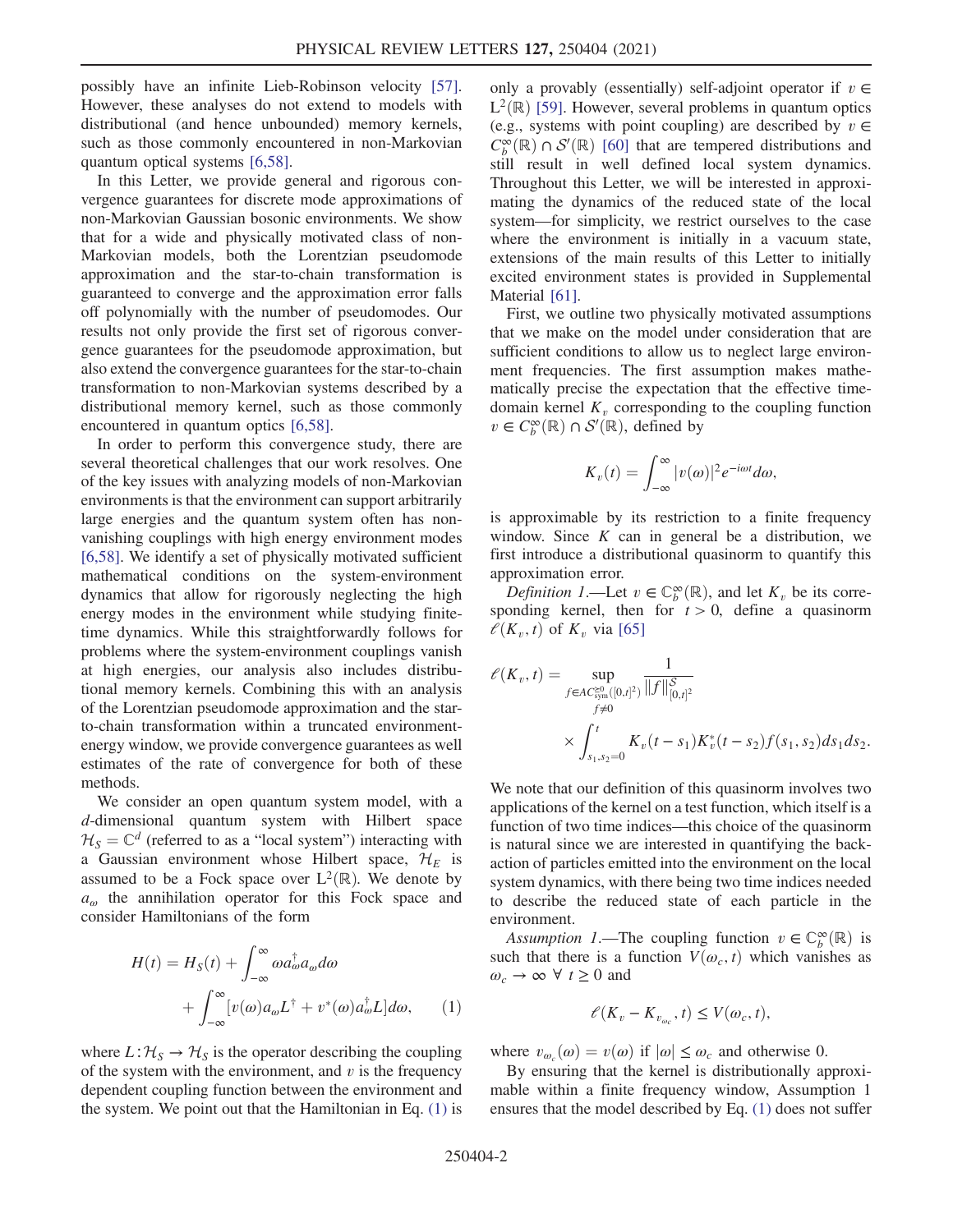from an ultraviolet divergence arising due to the environ-ment being able to support arbitrarily high frequencies [[66](#page-6-0)]. A number of models commonly considered in practice do satisfy this assumption: (i) Environments with squareintegrable coupling functions, i.e.,  $v \in C_b^{\infty}(\mathbb{R}) \cap L^2(\mathbb{R})$ <br>satisfy Assumption 1 (Proposition 1 in Supplemental satisfy Assumption 1 (Proposition 1 in Supplemental Material [\[61\]](#page-5-23)). Physically important examples of such environments include environments with a Lorentzian coupling function which is typically used to model an atomic system interacting with an optical cavity [[67](#page-6-1)]. (ii) Markovian environments, which correspond to a frequency independent coupling function  $v(\omega) = v_0$  [[58](#page-5-20)], also satisfy Assumption 1 (Proposition 2 in Supplemental Material [\[61\]](#page-5-23)). (iii) Environments modeling retardation  $\sum_{i=1}^{M} v_i e^{i\omega \tau_i}$  are commonly used to model retardation effects effects, described by coupling functions of the form  $v(\omega) =$ [\[68\]](#page-6-2). These environments also satisfy the conditions of Assumption 1 (Proposition 2 in Supplemental Material [\[61\]](#page-5-23)). We point out that while the kernel might be approximable within a finite frequency window, due to the infinitedimensional nature of the environment's Hilbert space, it does not immediately follow that the reduced state of the local system is also similarly approximable.

To proceed further, we introduce a second assumption that ensures physically meaningful joint systemenvironment dynamics. To state this assumption mathematically, we introduce the N-point Green's function of the localized system.

Definition 2 (N-point Green's function).—  $\forall s \in [0, t]^N$ ,<br>  $\forall (s, t) \in \mathbb{R}(\mathcal{H}_s)$  [69] via  $G_N(s;t) \in \mathfrak{L}(\mathcal{H}_S)$  [[69](#page-6-3)] via

$$
G_N(s;t) = \langle \text{vac} | U(t,0) \mathcal{T} \left[ \prod_{i=1}^N L(s_i) \right] | \text{vac} \rangle, \qquad (2)
$$

where  $U(\tau_1, \tau_2)$  is the propagator corresponding to the Hamiltonian in Eq. [\(1\)](#page-1-0) and  $L(\tau) = U(0, \tau) L U(\tau, 0)$  is the operator  $L$  in the Heisenberg picture.

The physical significance of the N-point Green's function is that it determines the projection of the environment state on the N-particle subspace, as is made explicit in the following lemma (proved in Supplemental Material [\[61\]](#page-5-23)).

Lemma 1.—Let  $|\psi(t)\rangle = U(t,0)(|\sigma\rangle \otimes |\text{vac}\rangle)$ , where  $\ket{\sigma}$  is a system state, then

$$
|\psi(t)\rangle = \sum_{N=0}^{\infty} |\psi^N(t)\rangle,
$$

where

$$
|\psi^N(t)\rangle = \frac{1}{N!} \int_{\omega \in \mathbb{R}} F_N(\omega; t) \left[ \prod_{i=1}^N v^*(\omega_i) a_{\omega_i}^\dagger \right] |\sigma\rangle \otimes |\text{vac}\rangle d\omega,
$$

and  $\forall \omega \in \mathbb{R}^N$ ,

$$
F_N(\omega;t)=\int_{s\in[0,t]^N}G_N(s;t)e^{-i\langle\omega,(t-s)\rangle}ds.
$$

Furthermore, as is made precise in Lemma 2 (proved in Supplemental Material [\[61\]](#page-5-23)), the N-point Green's function is bounded, and consequently the norm of the N-particle projection of the environment state is also bounded.

*Lemma* 2.—If  $v \in \mathbb{C}_b^{\infty}(\mathbb{R})$ , then

$$
||G_N(s,t)|| \le ||L||^N \quad \forall \ N \in \mathbb{N}, \qquad t \ge 0, \qquad s \in [0,t]^N,
$$

and

$$
\| |\psi^N(t)\rangle \|^2 \le \frac{\|v\|_{\infty}^{2N} \|L\|^{2N} (2\pi t)^N}{N!} \quad \forall \ N \in \mathbb{N}, \qquad t \ge 0.
$$

Our second assumption can be interpreted as a bound on the rate at which the local system can emit or absorb an excitation from the environment. Any physically reasonable model of the environment, despite its non-negligible couplings with high frequency environment modes, is expected to satisfy this assumption.

Assumption  $2 \rightarrow \forall t \geq 0$ ,  $s \in [0, t]^{N-1}$ , the map  $\exists (s, s) : [0, t] \rightarrow \Re(\mathcal{H}_s)$  is absolutely continuous and  $G_N(\lbrace \cdot, s \rbrace; t)$ : [0, t]  $\rightarrow \mathfrak{L}(\mathcal{H}_S)$  is absolutely continuous and  $\exists \gamma(t) > 0$  such that

$$
\underset{\{s_0,s\} \in [0,t]^N}{\text{esssup}} \|\partial_{s_0} G_N(\{s_0,s\};t)\| \leq \gamma(t) \|L\|^N.
$$

This assumption can be proved for two cases: (1) Markovian environments, i.e., environments with a frequency independent coupling constant  $[v(\omega) = v_0]$ . In this case, an application of the quantum regression theorem can be used to show that Assumption 2 is satisfied for such environments (Proposition 3 in Supplemental Material [\[61\]](#page-5-23)). (2) Environments with a square integrable coupling constant, Assumption 2 can again be rigorously proven (Proposition 4 in Supplemental Material [\[61\]](#page-5-23)).

With these two assumptions, we can now prove the convergence of the pseudomode theory [[48](#page-5-12)] and star-tochain transformation [\[33\]](#page-5-14) for simulating non-Markovian quantum systems. Our first result, proved in Supplemental Material [[61](#page-5-23)], rigorously shows that in a finite amount of time, the localized system cannot excite arbitrarily high frequencies in the environment, and the environment can thus be approximated within a finite energy window. More precisely,

Theorem 1.—Suppose  $v \in C_{\mathcal{D}}^{\infty}(\mathbb{R}) \cap \mathcal{S}'(\mathbb{R})$  is a cou-<br>no function such that Assumptions 1 and 2 are satisfied pling function such that Assumptions 1 and 2 are satisfied. Denoting by  $\rho(t)$  the reduced density matrix of the local system at time t when an initial state  $\ket{\sigma} \otimes \ket{\text{vac}}$  is evolved under the Hamiltonian in Eq. [\(1\)](#page-1-0) and by  $\rho_{\omega_c}(t)$  the reduced<br>density matrix of the local system at time t when the same density matrix of the local system at time  $t$  when the same initial state is evolved under the Hamiltonian

$$
H_{\omega_c}(t) = H_S(t) + \int_{-\infty}^{\infty} \omega a_{\omega}^{\dagger} a_{\omega} d\omega + \int_{-\omega_c}^{\omega_c} (v(\omega) a_{\omega} L^{\dagger} + v^*(\omega) a_{\omega}^{\dagger} L) d\omega, \quad (3)
$$

then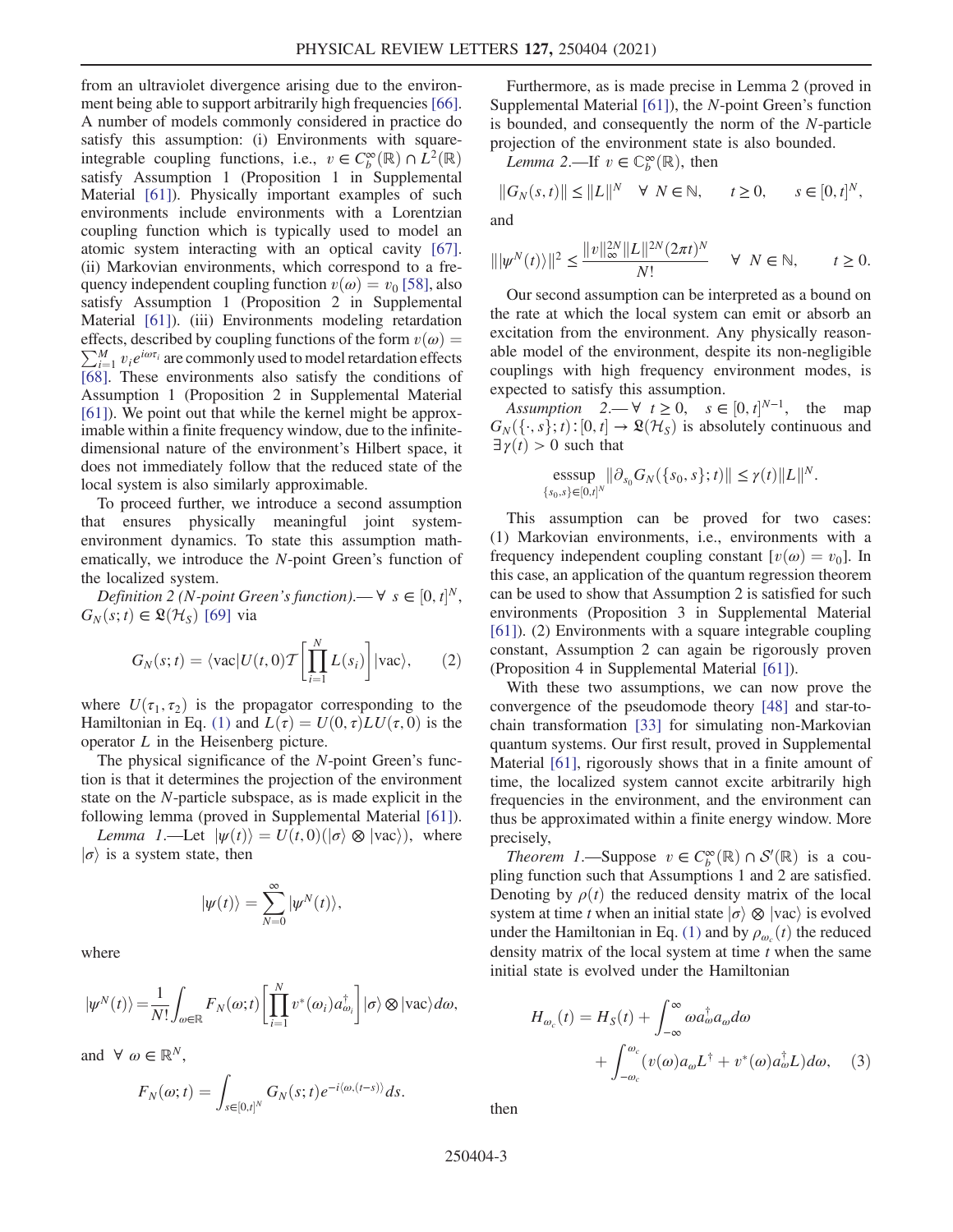$$
\|\rho(t) - \rho_{\omega_c}(t)\|_{\text{tr}} \leq \varepsilon(\omega_c, t),
$$

where  $\varepsilon(\omega_c, t)$  is the cutoff error given by

$$
\varepsilon(\omega_c, t) = \frac{f_1(t)}{\sqrt{\omega_c}} + \int_0^t f_2(\tau) \sqrt{V(\omega_c, \tau)} d\tau.
$$
 (4)

Here  $V(\omega_c, t)$  is defined in Assumption 1 and

$$
f_1(\tau) = \sqrt{2} ||v||_{\infty} ||L|| (2 + \gamma(\tau)\tau) e^{\pi ||v||_{\infty}^2 ||L||^2 \tau},
$$
  

$$
f_2(\tau) = \sqrt{2} ||L||^2 \tau (1 + \gamma(\tau)\tau) e^{\pi ||v||_{\infty}^2 ||L||^2 \tau},
$$

where  $\gamma(t)$  is introduced in Assumption 2.

The dependence of the cutoff error on  $\omega_c$  is a sum of two terms—one that falls off as  $O(1/\sqrt{\omega_c})$ , which can be<br>interpreted as the consequence of introducing a rectangular interpreted as the consequence of introducing a rectangular frequency window on the emitted photon wave packet, and a second term which depends on the error introduced in approximating the time-domain kernel  $K<sub>v</sub>$  within a frequency window (Assumption 1). The magnitude of this error, as given by the functions  $f_1$ ,  $f_2$ , depends on the strength of the coupling between the system and environment ( $\alpha ||v||_{\infty}$ ,  $||L||$ ), as well as on the rate at which particles are exchanged with the environment  $[\gamma(t)]$  introduced in Assumption 2]. The result of Theorem 1 is thus in line with our intuition that a larger cutoff frequency is needed for systems which strongly couple to the environment, and absorb or emit particles very rapidly from the environment. Furthermore, the error grows exponentially with time  $t$ —this is a consequence of the fact that the local system can in principle emit an arbitrarily large number of particles into the environment while only being constrained by the bound in Lemma 2. In practice, we expect the errors grow only polynomially with  $t$ , with the polynomial to depend on the maximum number of particles that the local system can emit into the environment.

Next, we consider the pseudomode method [[48](#page-5-12)], which approximates the non-Markovian dynamics of the local system by the Markovian dynamics of a larger system.

Definition 3 (pseudomode description).—An environment described by  $M$  pseudomodes with parameters  $\{(\omega_i, g_i, \kappa_i \geq 0): i \in \{1, 2, \ldots M\}\}\$  has an associated Hilbert space  $\mathcal{H}_{\text{aux}}$  of M bosonic modes with annihilation operators  $a_0, a_1, \ldots, a_{M-1}$ . For a local system with Hilbert space  $\mathcal{H}_S = \mathbb{C}^d$ , time-dependent Hamiltonian  $H_S(t) \in \mathfrak{L}(\mathbb{C}^d)$ , interacting with the environment through the operator  $L \in \mathfrak{L}(\mathbb{C}^d)$  with the initial system-environment state being  $\ket{\sigma} \otimes \ket{\text{vac}}$ , its reduced state at time t is given by  $\rho(t) = \text{Tr}_{\text{aux}}[R(t)]$ , where  $R(t)$  satisfies

$$
\dot{R}(t) = i[\hat{H}(t), R(t)] \n+ \sum_{i=0}^{M-1} \frac{\kappa_i}{2} [2a_i R(t) a_i^{\dagger} - \{a_i^{\dagger} a_i, R(t)\}],
$$

with

$$
\hat{H}(t) = H_S(t) + \sum_{i=0}^{M-1} \omega_i a_i^{\dagger} a_i + \sum_{i=1}^{M} g_i (a_i L^{\dagger} + a_i^{\dagger} L),
$$

and  $R(0) = |\sigma\rangle\langle\sigma| \otimes (|0\rangle\langle0|)^{\otimes M}$ .

An environment described by M pseudomodes with parameters  $\{(\omega_i, q_i, \kappa_i \geq 0): i \in \{1, 2, \ldots M\}\}\)$  corresponds to a coupling function  $\hat{v}$  which satisfies [[48](#page-5-12)]

$$
|\hat{v}(\omega)|^2 = \sum_{i=1}^M \frac{\kappa_i}{2\pi} \frac{g_i^2}{(\omega - \omega_i)^2 + \kappa_i^2/4}.
$$

In practice, to obtain a pseudomode description that approximates a given coupling function  $v, |v|^2$  is approximated by a<br>sum of Lorentzians, within a sufficiently large but finite sum of Lorentzians within a sufficiently large but finite frequency window, with each Lorentzian corresponding to an independent pseudomode. Our next result, proved in Supplemental Material [[61](#page-5-23)], shows that this procedure is guaranteed to converge. The convergence rate of the pseudomode approximation will, in general, depend on the details of the coupling function  $v$ —in particular, on the growth of its derivative  $v'(\omega)$  with  $\omega$ , as well as on the falloff of the cut-<br>cutoff error  $\varepsilon(\omega, t)$  introduced in Theorem 1 with the cutcutoff error  $\varepsilon(\omega_c, t)$ , introduced in Theorem 1, with the cutoff frequency. For typical coupling functions,  $|v'(\omega)| = O(\text{poly}(\omega))$  and  $c(\omega, t) = O(\text{exp}(O(t)) \text{poly}(\omega^{-1}))$  $O(poly(\omega))$  and  $\varepsilon(\omega_c, t) = O(\exp(O(t))poly(\omega_c^{-1}))$ .<br>Under these assumptions we show that the error incurred Under these assumptions, we show that the error incurred in the pseudomode approximation decreases polynomially with the number of pseudomodes.

Theorem 2 (pseudomode approximation).—Suppose  $v \in C_b^{\infty}(\mathbb{R}) \cap \mathcal{S}'(\mathbb{R})$  is a coupling function such that assumptions 1 and 2 are satisfied and let  $\rho(t)$  be the reduced mptions 1 and 2 are satisfied and let  $\rho(t)$  be the reduced state of the local system after evolving an initial state  $\ket{\sigma} \otimes$  $|vac\rangle$  using the Hamiltonian in Eq. [\(1\).](#page-1-0) Then, there exists a pseudomode description of the environment (Definition 1) with *M* bosonic modes which provides an approximation  $\hat{\rho}(t)$  to the reduced state of the local system such that  $\|\rho(t) - \hat{\rho}(t)\|_{tr} \to 0$  as  $M \to \infty$ . Furthermore, if  $|v'(\omega)| = O(\text{poly}(\omega))$  and the cutoff error  $\varepsilon(\omega_c, t) = O(\exp(O(t))\text{poly}(\omega^{-1}))$  then there exists a pseudomode  $O(\exp(O(t))\text{poly}(\omega_c^{-1}))$ , then there exists a pseudomode<br>description of the non-Markovian system with M bosonic description of the non-Markovian system with M bosonic modes such that the trace-norm error in approximating the reduced local system state at time  $t$  scales as  $O(\exp(O(t))$ poly $(M^{-1})$ .

Finally, we consider the star-to-chain transformation, which maps the non-Markovian environment to a 1D bosonic tight-binding model with the local system effectively coupled to the first bosonic mode.

Definition 4 (chain description).—An environment described by a chain of M bosonic modes with parameters  $\{(\omega_i, g_i): i \in \{0, 1, 2, 3, \ldots M-1\}\}\$  has an associated Hilbert space  $\mathcal{H}_{\text{aux}}$  of M bosonic modes with annihilation operators  $a_0, a_1, \ldots, a_{M-1}$ , For a local system with Hilbert space  $\mathcal{H}_S = \mathbb{C}^d$ , time-dependent Hamiltonian  $H_S(t) \in \mathfrak{L}(\mathbb{C}^d)$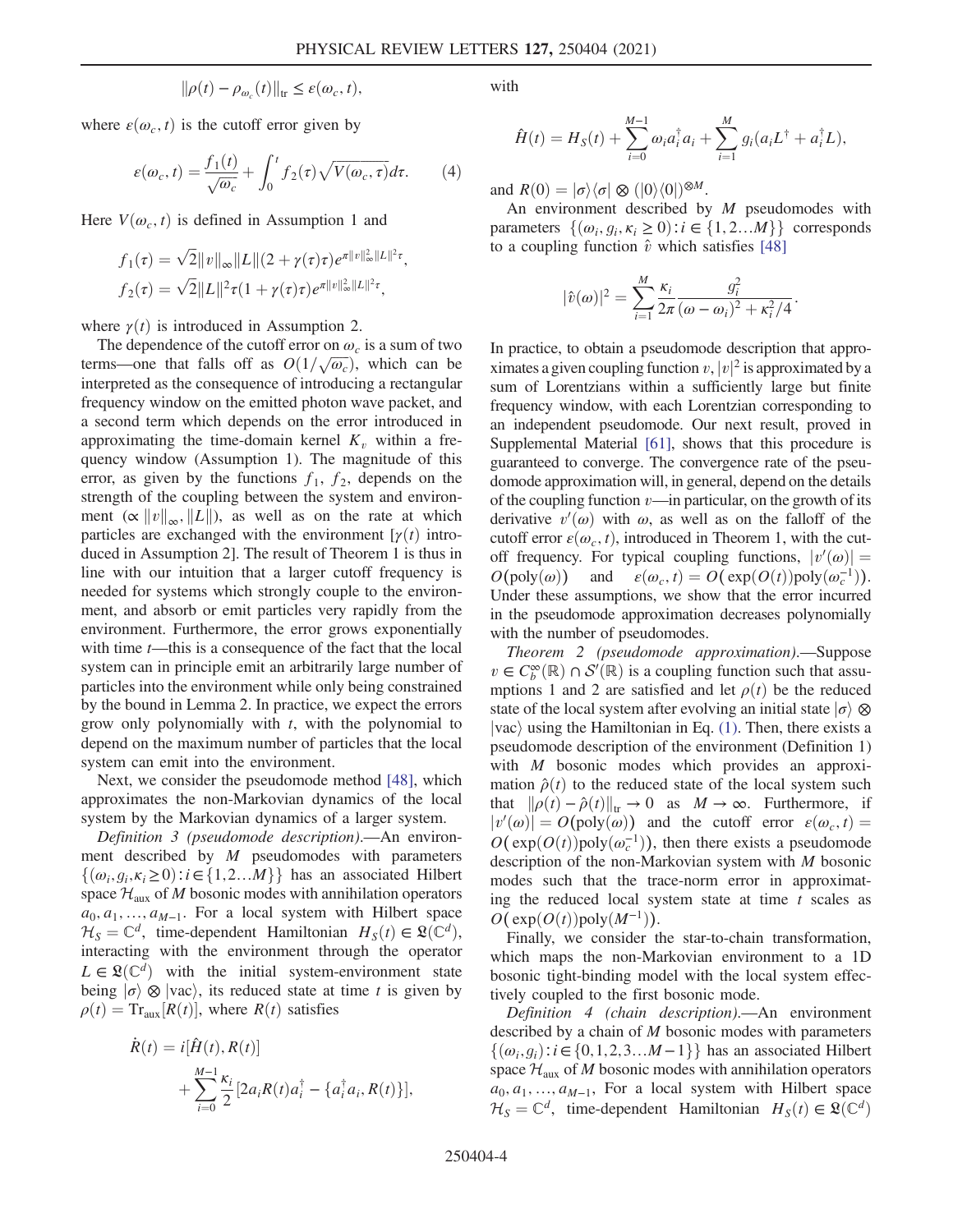interacting with the environment through the operator  $L \in \mathfrak{L}(\mathbb{C}^d)$  with the initial system-environment state being  $\ket{\sigma} \otimes \ket{\text{vac}}$ , its reduced state at time t is given by  $\rho(t) = \text{Tr}_{\text{aux}}[\hat{U}(t,0)|\sigma\rangle\langle\sigma|\otimes (|0\rangle\langle 0|)^{\otimes M}\hat{U}(0,t)],$  where  $\hat{U}(\tau_1, \tau_2)$  is the propagator corresponding to the Hamiltonian

$$
\hat{H}(t) = H_S(t) + g_0(L^{\dagger} a_0 + a_0^{\dagger} L) + H_E,
$$

with

$$
H_E = \sum_{i=0}^{M-1} \omega_i a_i^{\dagger} a_i + \sum_{i=1}^{M-2} g_i (a_i a_{i+1}^{\dagger} + a_{i+1} a_i^{\dagger}).
$$

A chain transformation of the environment can be explicitly constructed by using the Lanczos iteration—this proceeds by first introducing a frequency cutoff  $\omega_c$ , and then starting from the mode  $a_0 \propto \int_{-\omega_c}^{\omega_c} v(\omega) a_{\omega} d\omega$ , applying<br>the Language iteration, with groupest to the equipment the Lanczos iteration with respect to the environment Hamiltonian. This yields the parameters  $\{(\omega_i, g_i): i \in$  $\{0, 1, 2...M - 1\}$  for the chain description of the environment. By exploiting the previously established connection between the star-to-chain transformation and orthogonal polynomials [\[33](#page-5-14)[,70\]](#page-6-4), we show (Supplemental Material [[61](#page-5-23)]) that, under Assumptions 1 and 2, the star-tochain transformation will converge for sufficiently large number of modes and that the convergence rate is polynomial in the number of modes.

Theorem 3 (star-to-chain transformation).—Suppose  $v \in C^{\infty}_{b}(\mathbb{R}) \cap S'(\mathbb{R})$  is a coupling function such that  $\Delta$  securitions 1 and 2 are satisfied and let  $o(t)$  be the Assumptions 1 and 2 are satisfied and let  $\rho(t)$  be the reduced state of the local system after evolving an initial state  $|\sigma\rangle \otimes |\text{vac}\rangle$  using the Hamiltonian in Eq. [\(1\).](#page-1-0) Then, there exists a chain description of the environment with M modes (Definition 4) that provides an approximation  $\hat{\rho}(t)$ to the reduced state of the local system such that  $\|\rho(t) - \hat{\rho}(t)\|_{tr} \to 0$  as  $M \to \infty$ . Furthermore, if the cutoff error  $\varepsilon(\omega_c, t) = O(\exp(O(t))\text{poly}(\omega_c^{-1}))$ , then the trace-<br>norm error in approximating the reduced local system state norm error in approximating the reduced local system state at time t scales as  $O(\exp(O(t))\text{poly}(M^{-1}))$ .

In conclusion, our work provides a rigorous analysis of Markovian dilations to non-Markovian open quantum systems. We show that the finite-time dynamics of a wide class of non-Markovian quantum systems can always be well approximated by a larger Markovian system, and we also provide theoretical scalings of how much larger the effective Markovian system is. Several questions of interest to open quantum system theory are left open in this work. One of the questions that we leave unanswered is to study the class of coupling functions, with possibly distributional kernels, for which the resulting system-environment dynamics is well defined. A rigorous study of this problem would be relevant to advancing the mathematical understanding of non-Markovian open quantum system models, and could lead to a general proof of Assumption 2. Another direction to pursue would be to improve the exponential dependence of the error estimates on time  $t$ , or to identify settings in which these error estimates are tight.

We thank Martin Plenio, Mischa Woods, Christiane Koch, and Archak Purkayastha for pointing us to relevant literature on this topic. R. T. acknowledges Max Planck Harvard research center for support from the quantum optics (MPHQ) postdoctoral fellowship. We acknowledge support from the ERC Advanced Grant QUENOCOBA under the EU Horizon 2020 program (Grant No. 742102) and from the Deutsche Forschungsgemeinschaft (DFG, German Research Foundation) under Project No. 414325145 in the framework of the Austrian Science Fund (FWF): SFB F7104.

<span id="page-4-0"></span>[\\*](#page-0-0) rahul.trivedi@mpq.mpg.de

- <span id="page-4-2"></span><span id="page-4-1"></span>[1] H.-P. Breuer, F. Petruccione et al., The Theory of Open Quantum Systems (Oxford University Press on Demand, New York, 2002).
- [2] R. Finsterhölzl, M. Katzer, and A. Carmele, [Phys. Rev. B](https://doi.org/10.1103/PhysRevB.102.174309) 102[, 174309 \(2020\).](https://doi.org/10.1103/PhysRevB.102.174309)
- [3] A. W. Chin, J. Prior, S. F. Huelga, and M. B. Plenio, [Phys.](https://doi.org/10.1103/PhysRevLett.107.160601) Rev. Lett. 107[, 160601 \(2011\).](https://doi.org/10.1103/PhysRevLett.107.160601)
- <span id="page-4-3"></span>[4] S. Groeblacher, A. Trubarov, N. Prigge, G. Cole, M. Aspelmeyer, and J. Eisert, [Nat. Commun.](https://doi.org/10.1038/ncomms8606) 6, 7606 (2015).
- <span id="page-4-4"></span>[5] I. de Vega, D. Porras, and J. Ignacio Cirac, [Phys. Rev. Lett.](https://doi.org/10.1103/PhysRevLett.101.260404) 101[, 260404 \(2008\).](https://doi.org/10.1103/PhysRevLett.101.260404)
- [6] G. Calajó, Y.-L. L. Fang, H. U. Baranger, and F. Ciccarello, Phys. Rev. Lett. 122[, 073601 \(2019\).](https://doi.org/10.1103/PhysRevLett.122.073601)
- [7] G. Andersson, B. Suri, L. Guo, T. Aref, and P. Delsing, [Nat.](https://doi.org/10.1038/s41567-019-0605-6) Phys. 15[, 1123 \(2019\).](https://doi.org/10.1038/s41567-019-0605-6)
- [8] A. González-Tudela, C. S. Muñoz, and J. I. Cirac, [Phys.](https://doi.org/10.1103/PhysRevLett.122.203603) Rev. Lett. 122[, 203603 \(2019\).](https://doi.org/10.1103/PhysRevLett.122.203603)
- [9] T. Aref, P. Delsing, M. K. Ekström, A. F. Kockum, M. V. Gustafsson, G. Johansson, P. J. Leek, E. Magnusson, and R. Manenti, in Superconducting Devices in Quantum Optics (Springer, New York, 2016), pp. 217–244.
- <span id="page-4-6"></span><span id="page-4-5"></span>[10] L. Leonforte, A. Carollo, and F. Ciccarello, [Phys. Rev. Lett.](https://doi.org/10.1103/PhysRevLett.126.063601) 126[, 063601 \(2021\).](https://doi.org/10.1103/PhysRevLett.126.063601)
- [11] A. Ishizaki and Y. Tanimura, [J. Phys. Soc. Jpn.](https://doi.org/10.1143/JPSJ.74.3131) **74**, 3131 [\(2005\).](https://doi.org/10.1143/JPSJ.74.3131)
- <span id="page-4-8"></span>[12] A. Chin, S. F. Huelga, and M. B. Plenio, [Phil. Trans. R. Soc.](https://doi.org/10.1098/rsta.2011.0224) A 370[, 3638 \(2012\)](https://doi.org/10.1098/rsta.2011.0224).
- <span id="page-4-7"></span>[13] A. Ivanov and H.-P. Breuer, [Phys. Rev. A](https://doi.org/10.1103/PhysRevA.92.032113) 92, 032113 [\(2015\).](https://doi.org/10.1103/PhysRevA.92.032113)
- <span id="page-4-9"></span>[14] F. Caycedo-Soler, A. Mattioni, J. Lim, T. Renger, S. Huelga, and M. Plenio, [arXiv:2106.14286.](https://arXiv.org/abs/2106.14286)
- <span id="page-4-10"></span>[15] M. Xu, Y. Yan, Y. Liu, and Q. Shi, [J. Chem. Phys.](https://doi.org/10.1063/1.5022761) **148**, [164101 \(2018\).](https://doi.org/10.1063/1.5022761)
- [16] A. Smirne and B. Vacchini, [Phys. Rev. A](https://doi.org/10.1103/PhysRevA.82.022110) **82**, 022110 [\(2010\).](https://doi.org/10.1103/PhysRevA.82.022110)
- <span id="page-4-11"></span>[17] A. Pereverzev and E. R. Bittner, [J. Chem. Phys.](https://doi.org/10.1063/1.2348869) 125, 104906 [\(2006\).](https://doi.org/10.1063/1.2348869)
- [18] L. Kidon, E. Y. Wilner, and E. Rabani, [J. Chem. Phys.](https://doi.org/10.1063/1.4937396) **143**, [234110 \(2015\).](https://doi.org/10.1063/1.4937396)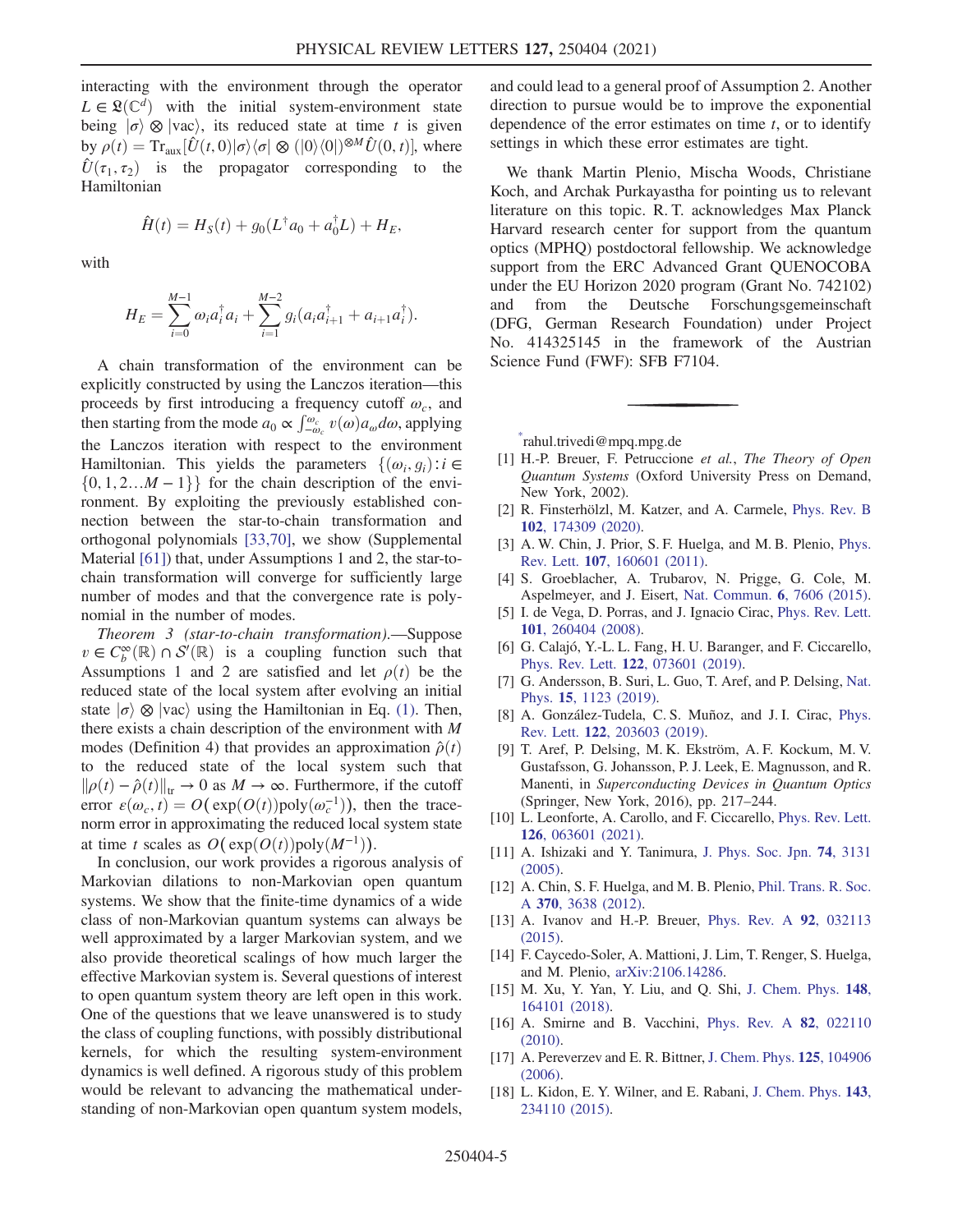- <span id="page-5-0"></span>[19] B. Vacchini and H.-P. Breuer, *[Phys. Rev. A](https://doi.org/10.1103/PhysRevA.81.042103)* **81**, 042103 [\(2010\).](https://doi.org/10.1103/PhysRevA.81.042103)
- [20] M. Schröder, M. Schreiber, and U. Kleinekathöfer, [J. Chem.](https://doi.org/10.1063/1.2538754) Phys. 126[, 114102 \(2007\).](https://doi.org/10.1063/1.2538754)
- [21] C. Timm, Phys. Rev. B **83**[, 115416 \(2011\)](https://doi.org/10.1103/PhysRevB.83.115416).
- <span id="page-5-1"></span>[22] S. Mukamel, I. Oppenheim, and J. Ross, [Phys. Rev. A](https://doi.org/10.1103/PhysRevA.17.1988) 17, [1988 \(1978\)](https://doi.org/10.1103/PhysRevA.17.1988).
- <span id="page-5-2"></span>[23] S. Albeverio, L. Cattaneo, S. Mazzucchi, and L. Di Persio, [J. Math. Phys. \(N.Y.\)](https://doi.org/10.1063/1.2799881) 48, 102109 (2007).
- [24] D. E. Makarov and N. Makri, [Chem. Phys. Lett.](https://doi.org/10.1016/0009-2614(94)00275-4) 221, 482 [\(1994\).](https://doi.org/10.1016/0009-2614(94)00275-4)
- [25] C. M. Smith and A. O. Caldeira, [Phys. Rev. A](https://doi.org/10.1103/PhysRevA.36.3509) 36, 3509 [\(1987\).](https://doi.org/10.1103/PhysRevA.36.3509)
- [26] S. Whalen, A. Grimsmo, and H. Carmichael, [Quantum Sci.](https://doi.org/10.1088/2058-9565/aa8331) Technol. 2[, 044008 \(2017\)](https://doi.org/10.1088/2058-9565/aa8331).
- [27] A. L. Grimsmo, Phys. Rev. Lett. **115**[, 060402 \(2015\).](https://doi.org/10.1103/PhysRevLett.115.060402)
- [28] M. R. Jørgensen and F. A. Pollock, [Phys. Rev. Lett.](https://doi.org/10.1103/PhysRevLett.123.240602) 123, [240602 \(2019\).](https://doi.org/10.1103/PhysRevLett.123.240602)
- [29] J. del Pino, F. A. Y. N. Schröder, A. W. Chin, J. Feist, and F. J. Garcia-Vidal, Phys. Rev. Lett. 121[, 227401 \(2018\)](https://doi.org/10.1103/PhysRevLett.121.227401).
- [30] A. Strathearn, P. Kirton, D. Kilda, J. Keeling, and B. W. Lovett, [Nat. Commun.](https://doi.org/10.1038/s41467-018-05617-3) 9, 3322 (2018).
- <span id="page-5-3"></span>[31] R. Rosenbach, J. Cerrillo, S. F. Huelga, J. Cao, and M. B. Plenio, New J. Phys. 18[, 023035 \(2016\)](https://doi.org/10.1088/1367-2630/18/2/023035).
- <span id="page-5-4"></span>[32] J. Huh, S. Mostame, T. Fujita, M.-H. Yung, and A. Aspuru-Guzik, New J. Phys. 16[, 123008 \(2014\)](https://doi.org/10.1088/1367-2630/16/12/123008).
- <span id="page-5-14"></span>[33] A. W. Chin, Á. Rivas, S. F. Huelga, and M. B. Plenio, [J. Math. Phys. \(N.Y.\)](https://doi.org/10.1063/1.3490188) 51, 092109 (2010).
- <span id="page-5-5"></span>[34] M. Woods, R. Groux, A. Chin, S. F. Huelga, and M. B. Plenio, [J. Math. Phys. \(N.Y.\)](https://doi.org/10.1063/1.4866769) 55, 032101 (2014).
- <span id="page-5-6"></span>[35] G. Vidal, Phys. Rev. Lett. 93[, 040502 \(2004\).](https://doi.org/10.1103/PhysRevLett.93.040502)
- [36] A. J. Daley, C. Kollath, U. Schollwöck, and G. Vidal, [J. Stat.](https://doi.org/10.1088/1742-5468/2004/04/P04005) [Mech. \(2004\) P04005.](https://doi.org/10.1088/1742-5468/2004/04/P04005)
- [37] M.-C. Banuls, M. B. Hastings, F. Verstraete, and J. I. Cirac, Phys. Rev. Lett. 102[, 240603 \(2009\).](https://doi.org/10.1103/PhysRevLett.102.240603)
- [38] A. J. Daley, J. M. Taylor, S. Diehl, M. Baranov, and P. Zoller, Phys. Rev. Lett. 102[, 040402 \(2009\)](https://doi.org/10.1103/PhysRevLett.102.040402).
- <span id="page-5-7"></span>[39] F. Verstraete, J. J. Garcia-Ripoll, and J. I. Cirac, [Phys. Rev.](https://doi.org/10.1103/PhysRevLett.93.207204) Lett. 93[, 207204 \(2004\).](https://doi.org/10.1103/PhysRevLett.93.207204)
- <span id="page-5-8"></span>[40] D. W. Berry, A. M. Childs, R. Cleve, R. Kothari, and R. D. Somma, in Proceedings of the Forty-Sixth Annual ACM Symposium on Theory of Computing (Association for Computing Machinery (ACM), New York, 2014), pp. 283–292.
- [41] G. H. Low and I. L. Chuang, Quantum 3[, 163 \(2019\).](https://doi.org/10.22331/q-2019-07-12-163)
- [42] D. W. Berry, A. M. Childs, and R. Kothari, in Proceedings of the 2015 IEEE 56th Annual Symposium on Foundations of Computer Science (IEEE, New York, 2015), pp. 792–809.
- [43] P. Zanardi, J. Marshall, and L. Campos Venuti, [Phys. Rev. A](https://doi.org/10.1103/PhysRevA.93.022312) 93[, 022312 \(2016\).](https://doi.org/10.1103/PhysRevA.93.022312)
- [44] A. Chenu, M. Beau, J. Cao, and A. del Campo, [Phys. Rev.](https://doi.org/10.1103/PhysRevLett.118.140403) Lett. 118[, 140403 \(2017\)](https://doi.org/10.1103/PhysRevLett.118.140403).
- <span id="page-5-10"></span><span id="page-5-9"></span>[45] R. Cleve and C. Wang, [arXiv:1612.09512](https://arXiv.org/abs/1612.09512).
- <span id="page-5-11"></span>[46] A. A. Budini, *Phys. Rev. A* **63**[, 012106 \(2000\).](https://doi.org/10.1103/PhysRevA.63.012106)
- <span id="page-5-12"></span>[47] N. Megier, W. T. Strunz, C. Viviescas, and K. Luoma, [Phys.](https://doi.org/10.1103/PhysRevLett.120.150402) Rev. Lett. 120[, 150402 \(2018\).](https://doi.org/10.1103/PhysRevLett.120.150402)
- <span id="page-5-15"></span>[48] D. Tamascelli, A. Smirne, S. F. Huelga, and M. B. Plenio, Phys. Rev. Lett. 120[, 030402 \(2018\).](https://doi.org/10.1103/PhysRevLett.120.030402)
- [49] G. Pleasance, B. M. Garraway, and F. Petruccione, [Phys.](https://doi.org/10.1103/PhysRevResearch.2.043058) Rev. Research 2[, 043058 \(2020\)](https://doi.org/10.1103/PhysRevResearch.2.043058).
- [50] L. Mazzola, S. Maniscalco, J. Piilo, K.-A. Suominen, and B. M. Garraway, Phys. Rev. A 80[, 012104 \(2009\)](https://doi.org/10.1103/PhysRevA.80.012104).
- [51] B. J. Dalton, S. M. Barnett, and B. Garraway, [Phys. Rev. A](https://doi.org/10.1103/PhysRevA.64.053813) 64[, 053813 \(2001\).](https://doi.org/10.1103/PhysRevA.64.053813)
- [52] B. Garraway and B. Dalton, J. Phys. B 39[, S767 \(2006\).](https://doi.org/10.1088/0953-4075/39/15/S21)
- <span id="page-5-13"></span>[53] B. Dalton, S. M. Barnett, and B. Garraway, in Coherence and Quantum Optics VIII: Proceedings of the Eighth Rochester Conference on Coherence and Quantum Optics, University of Rochester, 2001 (Springer Science & Business Media, New York, Boston, 2012), p. 495.
- <span id="page-5-16"></span>[54] M. P. Woods, M. Cramer, and M. B. Plenio, [Phys. Rev. Lett.](https://doi.org/10.1103/PhysRevLett.115.130401) 115[, 130401 \(2015\).](https://doi.org/10.1103/PhysRevLett.115.130401)
- <span id="page-5-17"></span>[55] G. Gualdi and C. P. Koch, *Phys. Rev. A* **88**[, 022122 \(2013\).](https://doi.org/10.1103/PhysRevA.88.022122)
- <span id="page-5-18"></span>[56] F. Mascherpa, A. Smirne, S. F. Huelga, and M. B. Plenio, Phys. Rev. Lett. 118[, 100401 \(2017\).](https://doi.org/10.1103/PhysRevLett.118.100401)
- <span id="page-5-19"></span>[57] J. Eisert and D. Gross, *Phys. Rev. Lett.* **102**[, 240501 \(2009\).](https://doi.org/10.1103/PhysRevLett.102.240501)
- <span id="page-5-20"></span>[58] S. Fan, Ş. E. Kocabaş, and J.-T. Shen, [Phys. Rev. A](https://doi.org/10.1103/PhysRevA.82.063821) 82, [063821 \(2010\).](https://doi.org/10.1103/PhysRevA.82.063821)
- <span id="page-5-21"></span>[59] A map  $v:\mathbb{R} \to \mathbb{C}$  is in  $L^2(\mathbb{R})$  if v is square integrable with respect to the Lebesgue measure.
- <span id="page-5-22"></span>[60] A map  $v: \mathbb{R} \to \mathbb{C}$  is in  $C_{b}^{\infty}(\mathbb{R})$  if v is smooth and bounded.<br>For  $v \in C_{b}^{\infty}(\mathbb{R})$   $||v|| = \sup_{x \in \mathbb{R}} |v(\omega)|$  We will denote the For  $v \in C_b^{\infty}(\mathbb{R})$ ,  $||v||_{\infty} = \sup_{\omega \in \mathbb{R}} |v(\omega)|$ . We will denote the space space of tempered distributions over  $\mathbb R$  by  $\overline{S}'(\mathbb{R})$  –  $C_{\nu}^{\infty}(\mathbb{R})$   $\cap$   $\overline{S}'(\mathbb{R})$  is the space of tempered distribu-<br>tions that correspond to multiplication with bounded and tions that correspond to multiplication with bounded and smooth functions.
- <span id="page-5-23"></span>[61] See Supplemental Material at [http://link.aps.org/](http://link.aps.org/supplemental/10.1103/PhysRevLett.127.250404) [supplemental/10.1103/PhysRevLett.127.250404](http://link.aps.org/supplemental/10.1103/PhysRevLett.127.250404) for detailed proofs of the lemmas, propositions and, theorems in the Letter, together with an extension of Theorem 1 for initially excited environment states, which includes Refs. [62–64].
- [62] R. Trivedi, K. Fischer, S. Xu, S. Fan, and J. Vuckovic, [Phys.](https://doi.org/10.1103/PhysRevB.98.144112) Rev. B 98[, 144112 \(2018\).](https://doi.org/10.1103/PhysRevB.98.144112)
- [63] T. Caneva, M. T. Manzoni, T. Shi, J. S. Douglas, J. I. Cirac, and D. E. Chang, New J. Phys. 17[, 113001 \(2015\)](https://doi.org/10.1088/1367-2630/17/11/113001).
- [64] R. McClarren, Computational Nuclear Engineering and Radiological Science Using PYTHON, edited by R.G. McClarren (Academic Press, Cambridge, 2018), p. 287.
- <span id="page-5-24"></span>[65] A map  $f:[a,b]^2 \to \mathbb{C}$  will be called symmetric if  $\forall s_1, s_2 \in [a,b]^+ f(s_1, s_2) = f^*(s_2, s_1)$  We will denote by  $s_2 \in [a, b]$ :  $f(s_1, s_2) = f^*(s_2, s_1)$ . We will denote by<br>AC  $([a, b]^2)$  the space of symmetric continuous functions  $AC_{sym}([a, b]^2)$  the space of symmetric, continuous functions<br> $f: [a, b]^2 \rightarrow \mathbb{C}$  which satisfy the following two conditions:  $f:[a, b]^2 \to \mathbb{C}$  which satisfy the following two conditions:<br>(i) f is absolutely continuous in either of its arguments i.e. (i)  $f$  is absolutely continuous in either of its arguments, i.e.,  $\forall y \in [a, b]$ , the map  $\varphi_{y}: [a, b] \to \mathbb{C}$  defined by  $\varphi_{y}(x) =$  $f(x, y)$  is absolutely continuous. (ii) For  $y \in a.e. [a, b]$ ,  $\partial_y f(x, y)$  exists  $\forall x \in [a, b]$  and the map  $\varphi_y^d : [a, b] \to \mathbb{C}$ <br>defined by  $\varphi_y^d(x) = \partial_x f(x, y)$  is absolutely continuous. We defined by  $\varphi_y^d(x) = \partial_y f(x, y)$  is absolutely continuous. We note that the nartial derivatives of f with respect to note that the partial derivatives of  $f$  with respect to either and both of its arguments,  $\partial_x f$ ,  $\partial_y f$ ,  $\partial_{x,y}^2 f$ , exists almost everywhere on  $[a, b]^2$ . Finally, we define<br>2. norm  $||, ||^2 \rightarrow 4C$   $(|a, b|^2) \rightarrow \mathbb{R}^+$  such that  $\forall f \in$ a norm  $\| \cdot \|_{[a,b]^2}^S$ :  $AC_{sym}([a,b]^2) \to \mathbb{R}^+$  such that  $\forall f \in AC$  $AC_{sym}([a, b]^{2})$ Þ

$$
||f||_{[a,b]^2}^S = \sup_{x,y \in [a,b]} |f(x,y)|
$$
  
+  $(b-a)(\operatorname{esssup}_{x,y \in [a,b]} |\partial_x f(x,y)| + \operatorname{esssup}_{x,y \in [a,b]} |\partial_y f(x,y)|)$   
+  $(b-a)^2 \operatorname{esssup}_{x,y \in [a,b]} |\partial_{x,y}^2 f(x,y)|.$